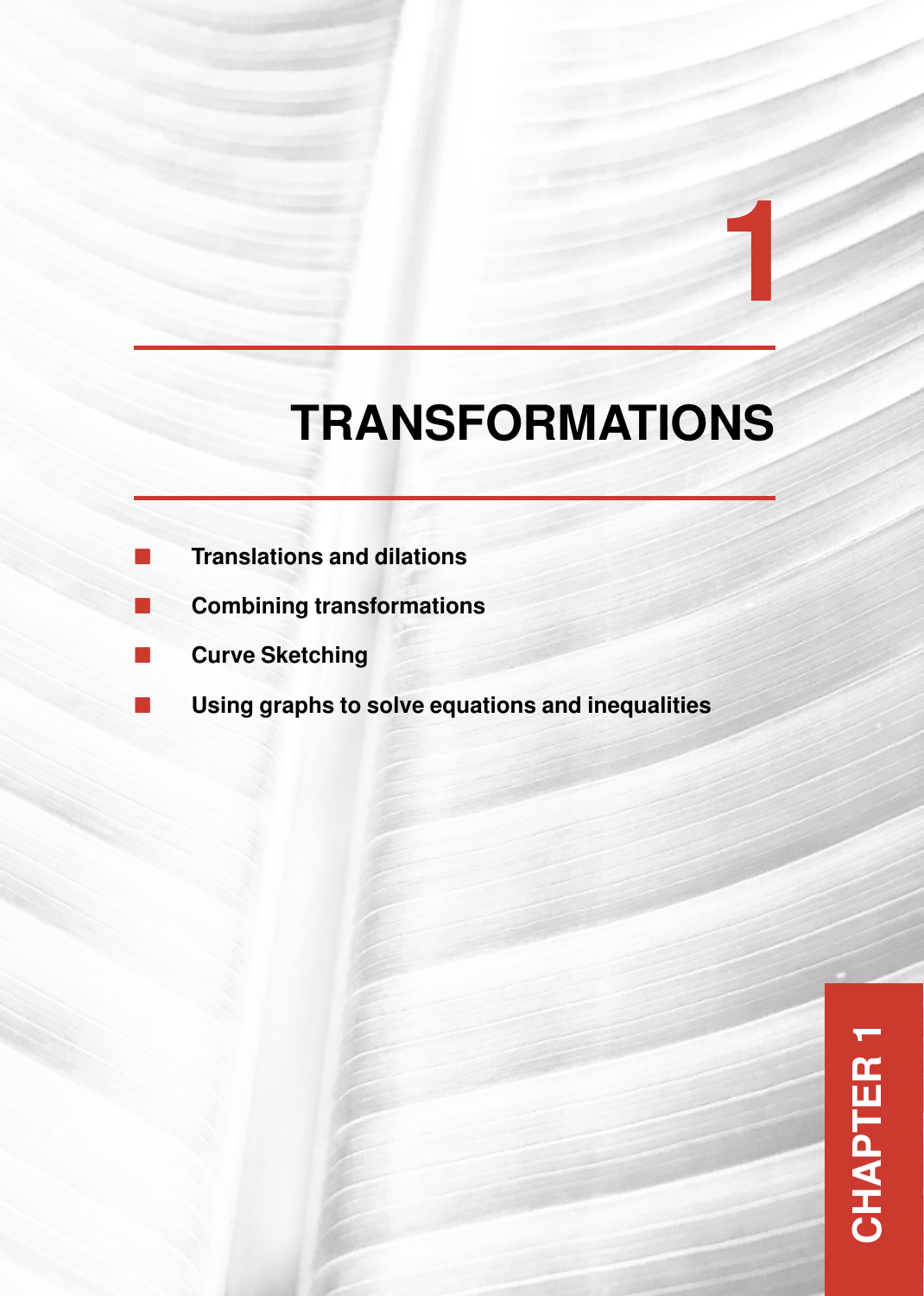# <span id="page-1-0"></span>**Exercise** 1D

# Using graphs to solve equations and inequalities

| $\bigcirc$ Fundamentals                                                                                                                                                                                                      |  |  |  |  |  |
|------------------------------------------------------------------------------------------------------------------------------------------------------------------------------------------------------------------------------|--|--|--|--|--|
| <b>Fundamentals 1</b><br>The solutions to $f(x) > 0$ can be found by sketching $y =$ _______ and observing the x-coordinates<br>where the curve is a<br>________ the _____-axis.                                             |  |  |  |  |  |
| <b>Fundamentals 2</b>                                                                                                                                                                                                        |  |  |  |  |  |
| To solve a quadratic inequality in the form $ax^2 + bx + c \ge 0$ or $ax^2 + bx + c \le 0$ , first sketch<br>(a)<br>the graph of $y =$ _________.                                                                            |  |  |  |  |  |
| Then, depending on the direction of the inequality, shade the region that is either a<br>(b)<br>or $b$ _______ the ____-axis.                                                                                                |  |  |  |  |  |
| (c)<br>The set of _____-values that are shaded is the solution set.                                                                                                                                                          |  |  |  |  |  |
| <b>Fundamentals 3</b><br>The diagram below shows the sketch of $y = (x - a)(x - b)$ .<br>$\mathcal{X}$<br>$\it a$                                                                                                            |  |  |  |  |  |
| Write down the inequality that corresponds to                                                                                                                                                                                |  |  |  |  |  |
| (b) $(x-a)(x-b) < 0$<br>(a) $(x-a)(x-b) \ge 0$                                                                                                                                                                               |  |  |  |  |  |
| <b>Fundamentals 4</b><br>To find the intersection points of $y = f(x)$ and $y = g(x)$ , we solve the two equations<br>(a)<br>The solutions of $f(x) = g(x)$ correspond to the ___-coordinates of where the two graphs<br>(b) |  |  |  |  |  |
| intersect.<br>Hence, the number of solutions to $f(x) - g(x) = 0$ can be found by instead sketching<br>(c)<br>$y =$ _______ and $y =$ ______, then counting how many times they intersect.                                   |  |  |  |  |  |
|                                                                                                                                                                                                                              |  |  |  |  |  |

H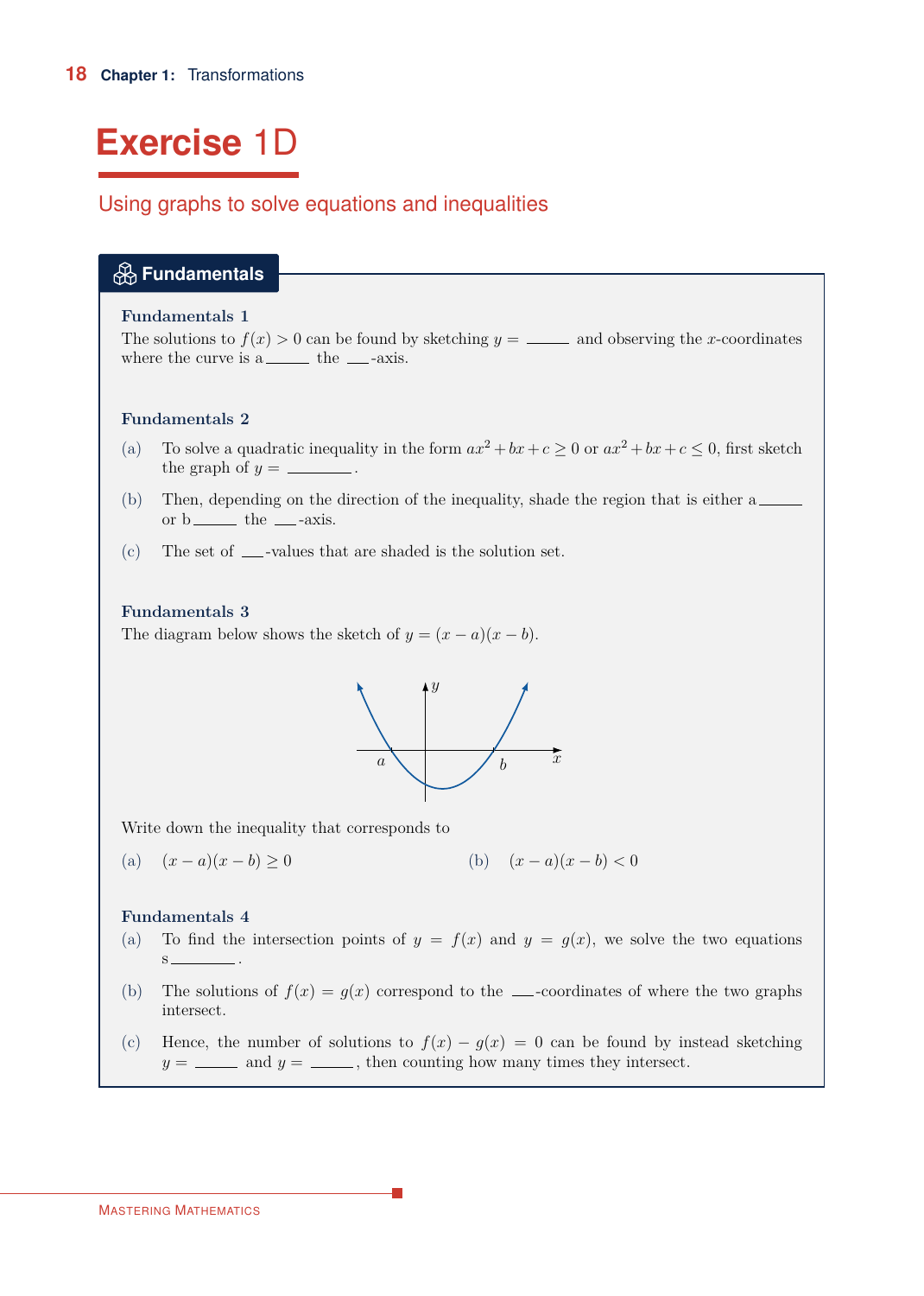**Question 1** The diagram below shows the graph of  $y = x + 2$ . Use your graph to solve the following.



**Question 2** By drawing a sketch, or otherwise, solve the following inequalities.

(a)  $2x - 4 \le 0$  (b)  $1 - 3x \ge 0$  $2-\frac{1}{2}$ (c)  $2 - \frac{1}{2}x < 0$ 2*x*  $rac{2x}{3} + \frac{1}{2}$ (d)  $\frac{2x}{3} + \frac{1}{2} > 0$ 

Question 3 The graphs of  $y = -2x + 4$  and  $y = \pm 2$  are drawn below.



Use this diagram to write down the solution of  $-2 \leq 4 - 2x \leq 2$ .

**Question 4** The diagram below shows the graph of a function  $y = f(x)$ , and a horizontal line  $y = k$ . Find the value(s) of *k* such that  $f(x) = k$  has



(a) one solution. (b) two solutions. (c) no solutions.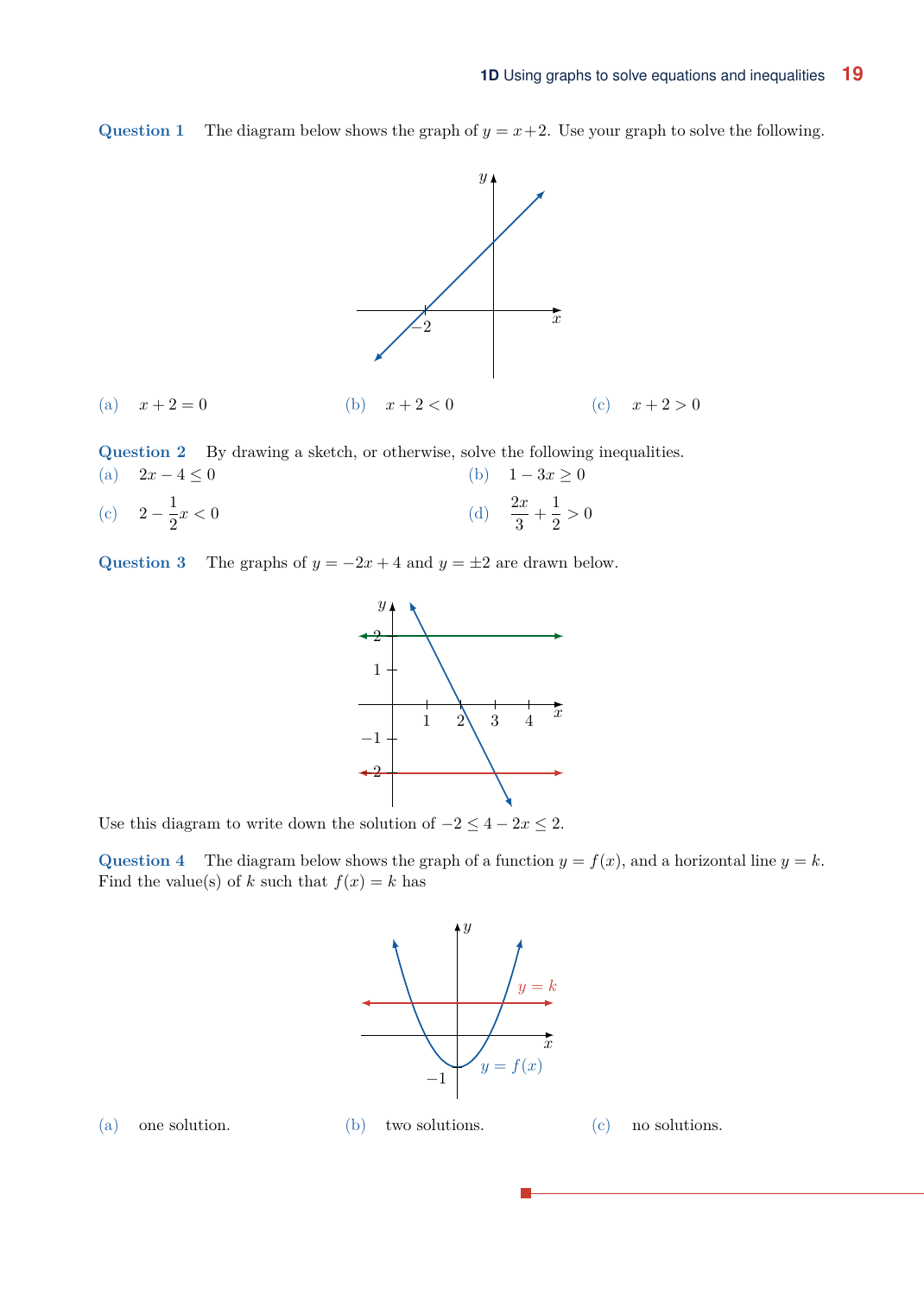**Question 5** The diagram below shows the graph of a function  $y = f(x)$ . Find the value(s) of *k* such that  $f(x) = k$  has



**Question 6** The diagram below shows the graph of a function  $y = f(x)$ . Find the value(s) of *k* such that  $f(x) = k$  has



**Question 7** The diagram below shows the graph of a function  $y = f(x)$ . Find the value(s) of *k* such that  $f(x) = k$  has

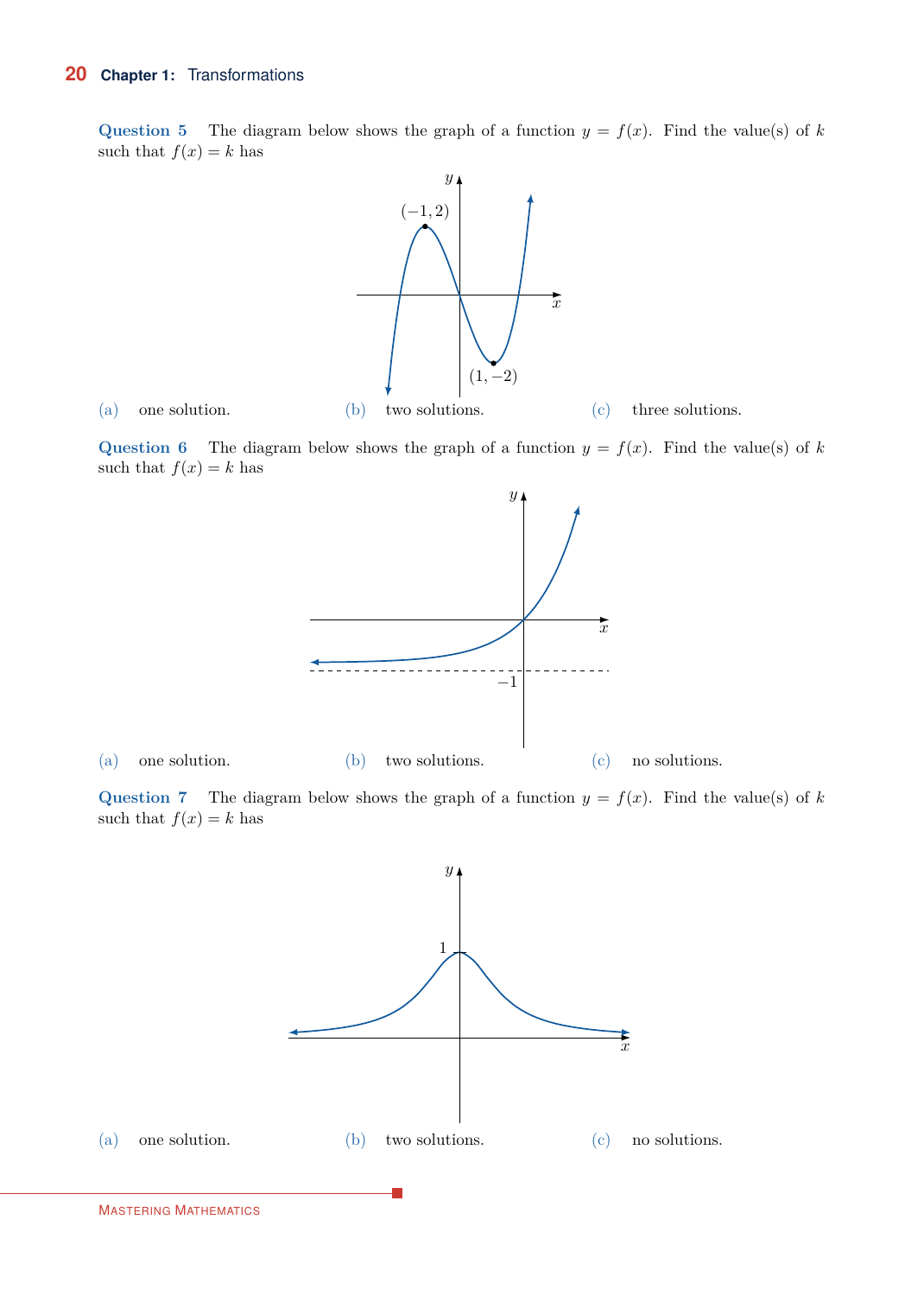**Question 8** The diagram below shows the graph of a function  $y = f(x)$ . Find the value(s) of *k* such that  $f(x) = k$  has



**Question 9** The diagram below shows the graph of a function  $y = f(x)$ . Find the value(s) of *k* such that  $f(x) = k$  has



### **Question 10**

- (a) Sketch  $y = x^2 4x + 5$ , labelling the vertex.
- (b) Use your diagram to find the value(s) of *k* such that  $x^2 4x + 5 k = 0$  has two solutions.
- (c) Verify your answer by finding the discriminant of  $x^2 4x + (5 k) = 0$ .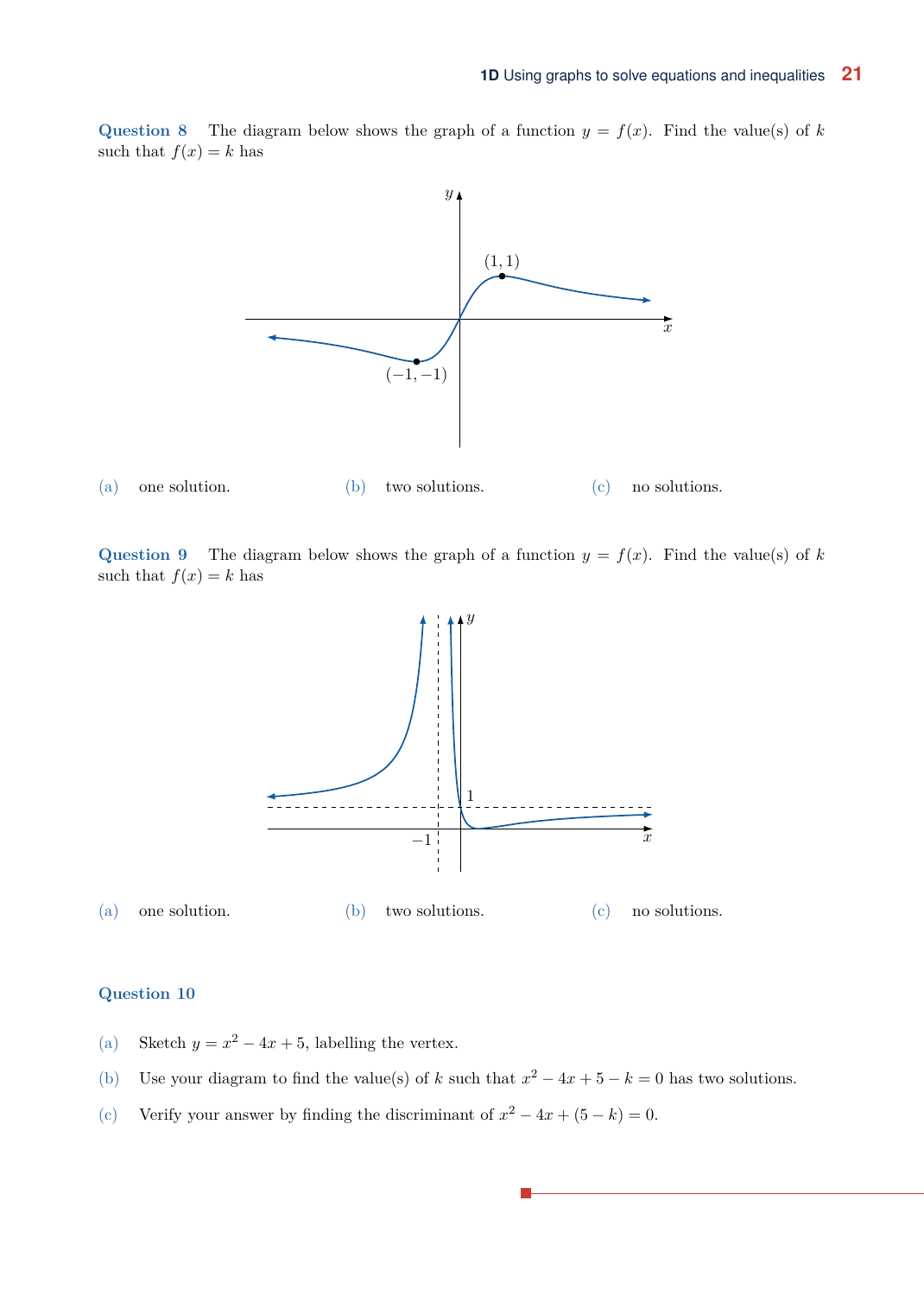#### **22 Chapter 1:** Transformations

**Question 11** The graph of  $y = f(x)$  is sketched below.



| (a) For what values of k does the equation $f(x) = k$ have |                   |  |                     |  |                      |  |
|------------------------------------------------------------|-------------------|--|---------------------|--|----------------------|--|
|                                                            | $(i)$ 1 solution? |  | $(ii)$ 2 solutions? |  | $(iii)$ 3 solutions? |  |

- (b) For what values of *k* does the equation  $2f(x) = k$  have (i) 1 solution? (ii) 2 solutions? (iii) 3 solutions?
- (c) For what values of *k* does the equation  $f(x + 1) = k$  have (i) 1 solution? (ii) 2 solutions? (iii) 3 solutions?

### **Question 12**

- Sketch the graph of  $y = (x 2)(x + 1)$ , labelling the *x*-intercepts. You do not need to find the coordinates of the vertex. (a)
- (b) Hence, state the value(s) of *x* for which (i)  $(x-2)(x+1) = 0.$  (ii)  $(x-2)(x+1) < 0.$  (iii)  $(x-2)(x+1) > 0.$

**Question 13** Use a similar technique to the above question to solve the following inequalities.

(a)  $(x-3)(x+2) < 0$  (b)  $(x+4)(x-5) \ge 0$  (c)  $(2-x)(x+1) \le 0$ (d)  $(1-2x)(1+x) > 0$  (e)  $(x-2)(2x-4) \le 0$  (f)  $(-x-2)(x+2) > 0$ 

**Question 14** Solve the following inequalities by sketching an appropriate graph.

| (a) $x^2 - 1 \ge 0$   | (b) $4 - x^2 > 0$       | (c) $x^2 - 5x + 4 \le 0$ |
|-----------------------|-------------------------|--------------------------|
| (d) $6 - x - x^2 < 0$ | (e) $2x^2 + 7x + 5 < 0$ | (f) $1-x-6x^2 \le 0$     |

### **Question 15** [Trick questions]

Solve the following inequalities by sketching an appropriate graph.

(a)  $x^2 + 1 > 0$  (b)  $x^2 + 4 < 0$  (c)  $x^2 \le 0$ (d)  $x^2 + 2x + 2 > 0$  (e)  $-x^2 + 2x - 2 \ge 0$  (f)  $4x^2 - 4x + 1 \le 0$ 

п

```
MASTERING MATHEMATICS
```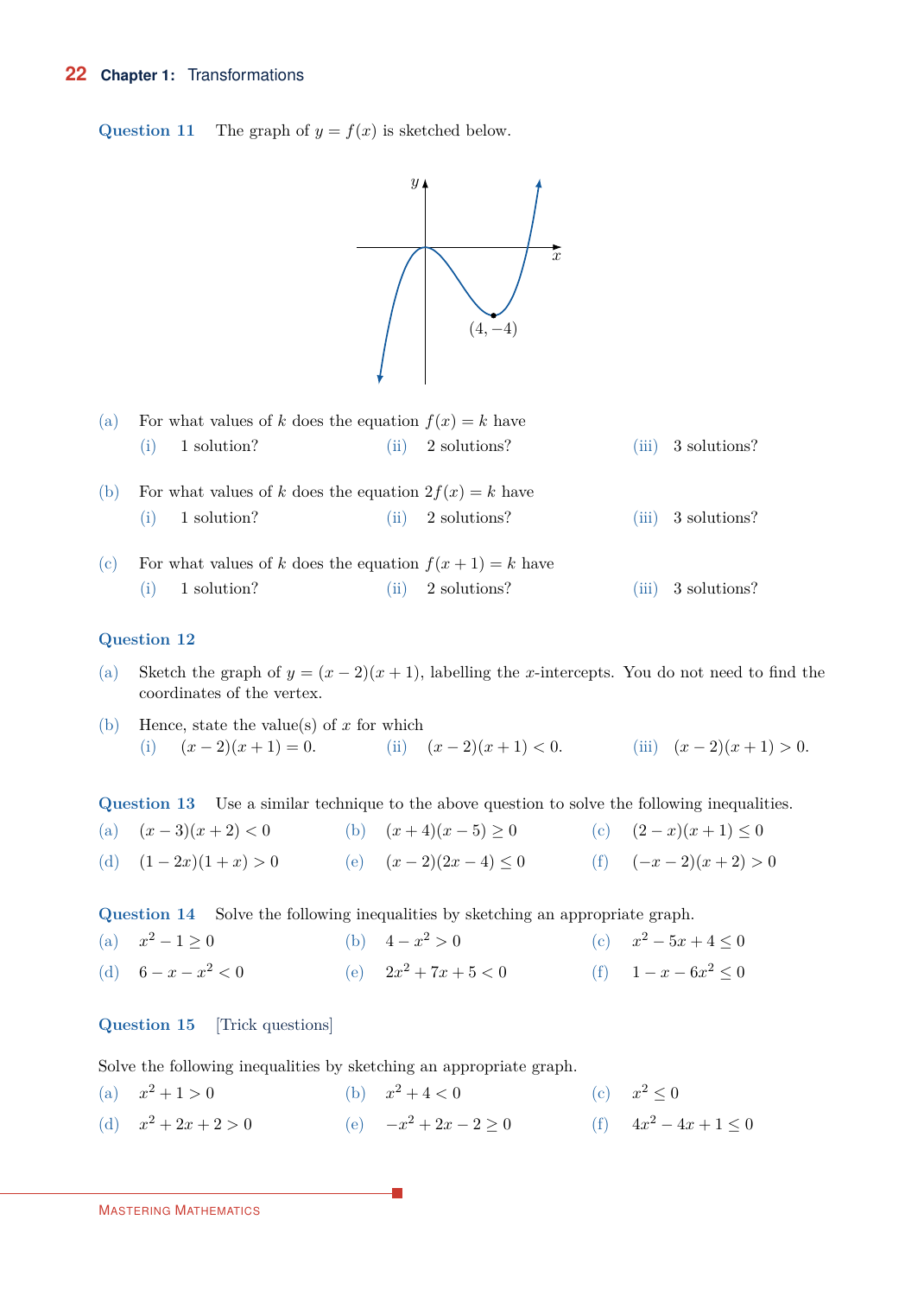Question 16 The diagram below shows the graph of  $y = x^2 - 4x$ ,  $y = 5$  and  $y = 12$ .



- (a) Find the *x*-intercepts of the parabola, and the intersections with  $y = 5$  and  $y = 12$ .
- (b) Hence, use your diagram to solve the following inequalities.
	- (i)  $x^2 4x > 0$  (ii)  $x^2 4x \ge 12$ *(iii)*  $x^2 - 4x \le 5$  *(iv)*  $5 < x^2 - 4x < 12$

Question 17 The diagram below shows the graph of  $y = 4 - x^2$  and  $y = x + 2$ .



(a) Find where the two graphs intersect. (b) Hence, solve  $4 - x^2 > x + 2$ .

Question 18 The diagram below shows a sketch of  $y = 2 - x^2$  and  $y = -x - 4$ .



(a) Find where the two graphs intersect. (b) Hence, solve  $2 - x^2 < -x - 4$ .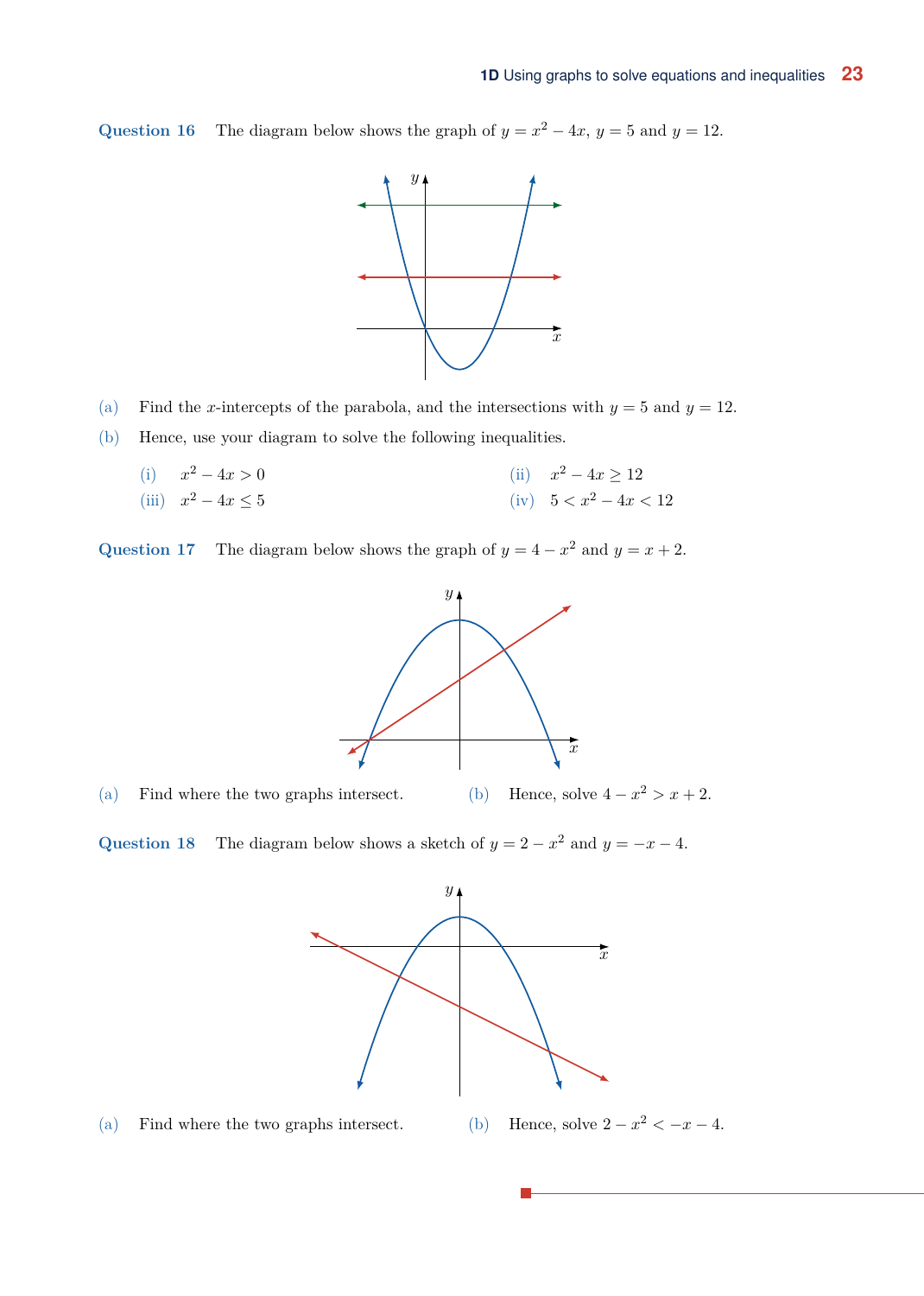**Question 19** Draw appropriate graphs to solve the following quadratic inequalities.

(a)  $(2-x)(x+4) < 0$  (b)  $x^2 - 3x + 2 \ge 0$  (c)  $x^2 < -2x$ (d)  $x^2 \le x + 6$  (e)  $12x - x^2 > 0$  (f)  $x^2 - 4 > -2x + 4$ 

#### **Question 20**

- (a) Sketch the graph of  $y = x^2 2x 8$
- (b) Sketch the graph of  $y = |x^2 2x 8|$ .
- Use your diagram to explain briefly why  $|x^2 2x 8| = k$  can never have exactly one solution, for any value of *k*.  $(c)$
- (d) Hence, find the value(s) of *k* such that  $|x^2 2x 8| = k$  has (i) no solutions. (ii) two solutions. (iii) three solutions. (iv) four solutions.

**Question 21** Use graphing software to sketch the pairs of functions below, and hence state how many solutions there are to the equation  $f(x) = g(x)$ .

 $f(x) = |x - 4|, g(x) = \frac{1}{2}$ (b)  $f(x) = |x + 2| =, g(x) = -2x$  $f(x) = f(x) = x^3 - x, g(x) = \cos x$ (d)  $f(x) = e^{-x^2}, g(x) = x^2$ 

**Question 22** By sketching  $y = L$ HS and  $y = R$ HS, state the number of solutions to the following equations.

(a)  $x = 4 - x^2$  (b)  $1 - x$ (b)  $1 - x^2 = x^2 - 4$  (c)  $x = x^3 + 2$ (d)  $x = \sqrt{x}$  (e) *x*  $2^2 + 1 = \frac{1}{2}$ (e)  $x^2 + 1 = \frac{1}{x}$  (f)  $1 - x^2 = 3 - 2x$ 

**Question 23** State two appropriate curves that could be used to determine the number of solutions to the following equations.

(a)  $x - \cos x = 0$  (b)  $x^2 - \ln x = 0$  (c)  $e^x - x - 2 = 0$ *x* − √ (d)  $x - \sqrt{x} + 1 = 0$  (e)  $\ln x - 1 - x = 0$  (f)  $1 - \frac{1}{x}$ (f)  $1 - \frac{1}{x-1} - x^2 = 0$ 

**Question 24** Determine the number of solutions to the following equations, by drawing appropriate sketches.

(a)  $e^x - 1 + x^2 = 0$ (b)  $e^x + \cos x - 2 = 0$  (c)  $x^2 - \cos x - 1 = 0$ 

**Question 25** Determine the number of solutions to the following equations by drawing appropriate sketches.

- (a)  $x(x^2 1) = 1$  (*b*)  $(x 1)(x^2 + 1) = 1$  (*c*)  $x^3 x + 1 = 0$
- (d)  $x^3 + 2x 3 = 0$ (e)  $x^3 - x^2 - 2 = 0$  <br> (f)  $x^4 - x + 1 = 0$

MASTERING MATHEMATICS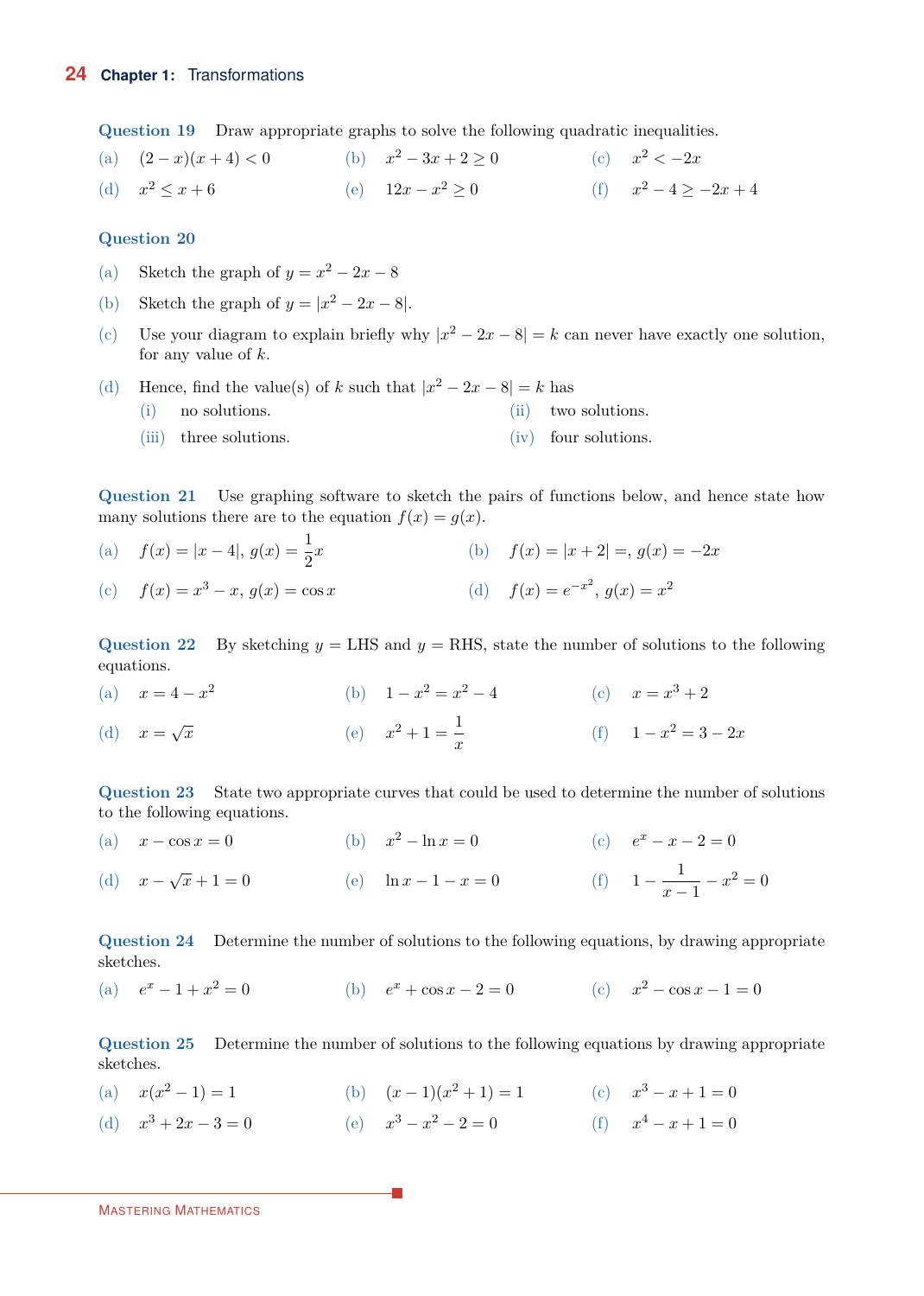**Question 26** Show that the equation  $\cos x = e^x$  has infinitely many solutions.

**Question 27** [Finding the number of solutions of polynomial equations]

The diagram shows a sketch of  $y = x^3$  and  $y = \frac{1}{x}$  $\frac{1}{x-1}$  on the same set of axes.



- How many solutions does  $x^3 = \frac{1}{x}$ (a) How many solutions does  $x^3 = \frac{1}{x-1}$  have?
- (b) How many solutions does  $x^3(x-1) = 1$  have?
- (c) Hence, how many solutions does  $x^4 x^3 1 = 0$  have?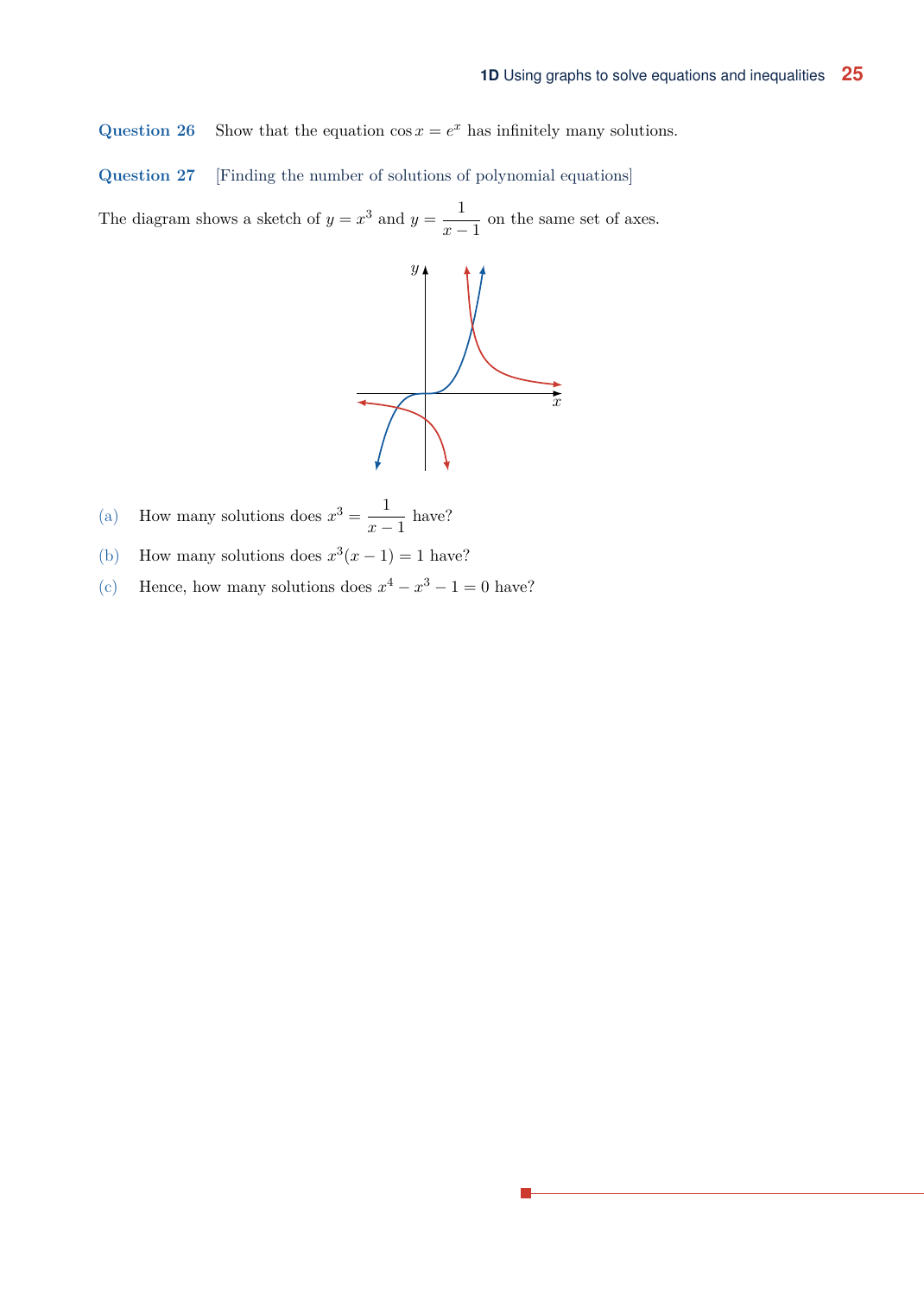# **26 Chapter 1:** Transformations

# **Challenge Problems**

## **Problem 1**

- (a) Draw a sketch of  $y = x^3$  and  $y = k x$  for when  $k > 0$  and when  $k < 0$ .
- Hence, show that if  $k > 0$  then  $x^3 + x k = 0$  has one positive solution, but if  $k < 0$  then  $x^3 + x - k = 0$  has one negative solution.  $(b)$

**Problem 2** Show that the equation  $x^4 - kx - 1 = 0$  will always have two real solutions, and that there will always be one positive and one negative solution.

**Problem 3** The equation  $x^2 + \ln x = k$  has one real root  $x = \alpha$  for all real values of k. Describe the behaviour of  $\alpha$  for varying values of  $k$ .

**Problem 4** Consider the equation  $x^3 - kx + 1 = 0$ .

- (a) Show that if the equation has only one real root, then the root must be negative.
- (b) Show that if the equation has a double root, then the double root will be positive.
- Show that if the equation has three distinct real roots, then two must be positive and one must be negative. (c)
- As  $k \to \infty$ , one root approaches infinity and another approaches negative infinity. What happens to the third root? (d)
- (e) Describe the behaviour of the real root as  $k \to -\infty$ .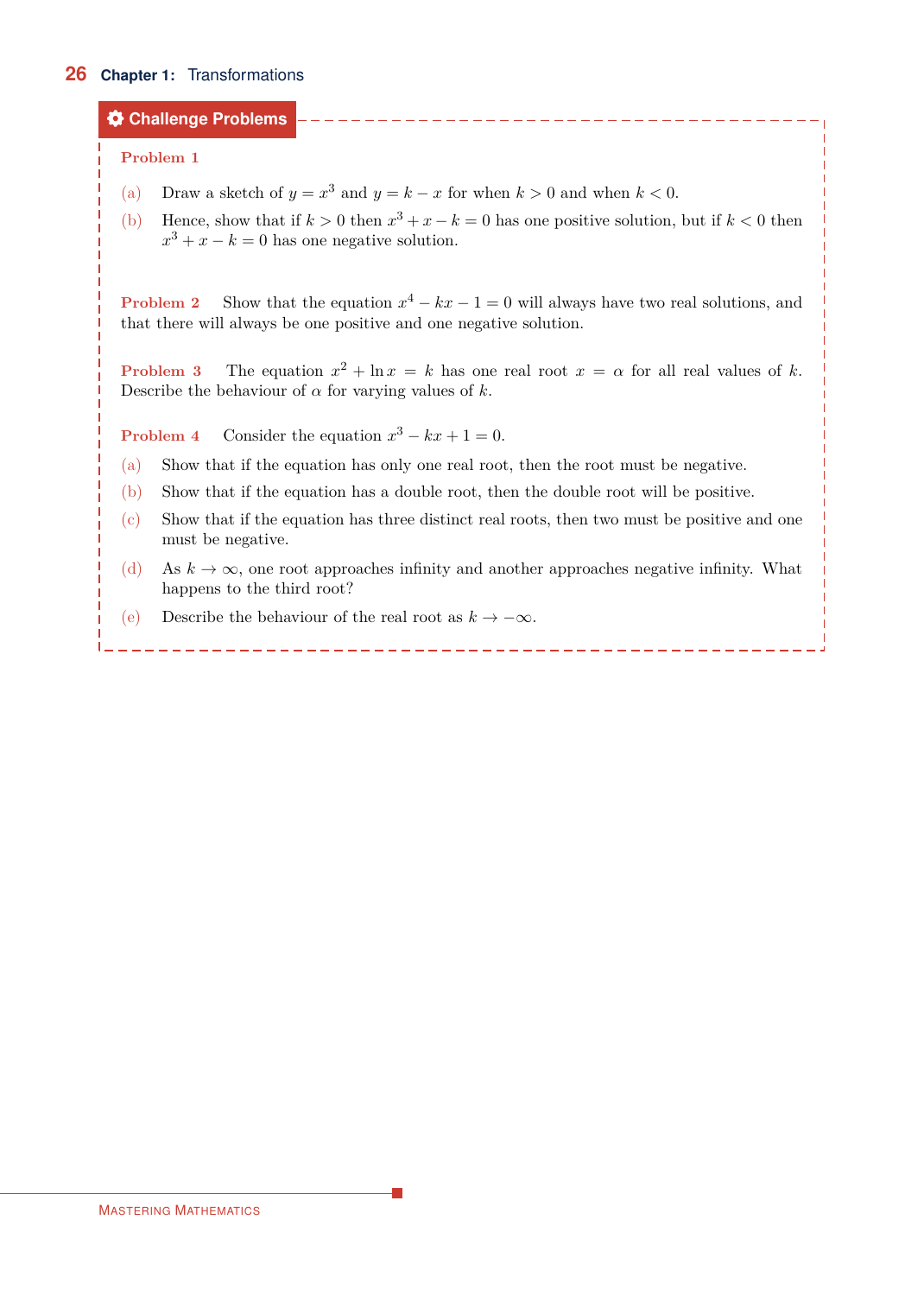# **Chapter** 1 Review

# **Transformations**

# **Review**

# **Question 1** In each of the following,  $f(x)$  was transformed a certain way for it to become  $g(x)$ . Describe the transformation.

| (a) $f(x) = \sqrt{x}, g(x) = \sqrt{x+1}$ | (b) $f(x) = \sqrt{x}, g(x) = \sqrt{x} + 2$ |  |
|------------------------------------------|--------------------------------------------|--|

(c) 
$$
f(x) = \ln(x+1), g(x) = \ln(2x+1)
$$
 (d)  $f(x) = \frac{2}{x-1}, g(x) = \frac{1}{x-1}$ 

(e) 
$$
f(x) = \sin(x), g(x) = \sin\left(\frac{x}{2}\right)
$$
   
 (f)  $f(x) = e^x + 1, g(x) = e^x - 2$ 

(g) 
$$
f(x) = (x+1)^2
$$
,  $g(x) = (x-3)^2$    
 (h)  $f(x) = 4x^2 - 1$ ,  $g(x) = x^2 - 1$ 

**Question 2** Write down the equation of the new curve when the following curves have been transformed in the following ways.

- 
- (a)  $f(x) = (x-2)^3$ , translate left 3 units. (b)  $f(x) = (x-2)^3$ , translate right 2 units.
- 
- (c)  $f(x) = 3x + 2$ , translate left 3 units. (d)  $f(x) = 3x + 2$ , translate right 4 units.

**Question 3** The diagram below shows the graph of  $y = f(x)$ .



Describe the transformation and sketch the graph of the following.

(a)  $y = 3f(3x)$ 1  $\frac{1}{3}f\left(\frac{x}{3}\right)$ 3 (b)  $y = \frac{1}{2}f\left(\frac{x}{2}\right)$  $y=\frac{1}{2}$ (c)  $y = \frac{1}{3}f(3x)$  (d)  $y = 3f$  *x* 3 (d)  $y=3f\left(\frac{x}{2}\right)$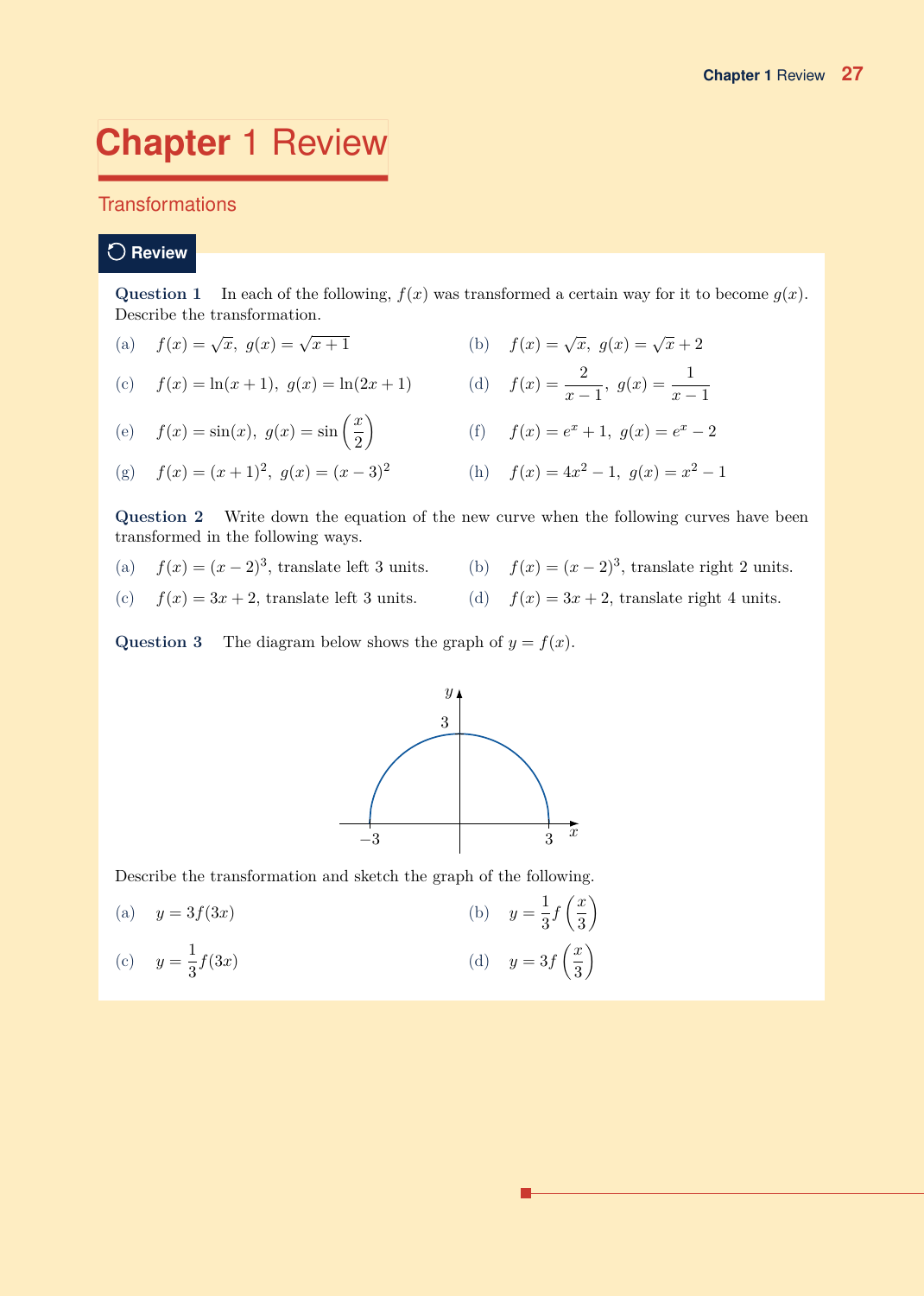Question 4 The diagram below shows the graph of  $y = \cos x$  in the domain  $x \in [-\pi, \pi]$ . By applying the appropriate dilations, sketch the following graphs.



**Question 5** Consider the graph of  $y = \sqrt{x}$ . Find the equation of the graph if  $y = \sqrt{x}$  is

- (a) translated left by 2 units, then stretched horizontally by a factor of 3.
- (b) stretched horizontally by a factor of 3, then translated left by 2 units.
- (c) translated right by 1 unit, then squashed horizontally by a factor of 2.
- (d) squashed horizontally by a factor of 2, then translated right by 1 unit.

Question 6 The curve  $y = f(x)$  is translated and dilated, not necessarily in that particular order, to obtain the final curve  $y = f(ax + b)$ . Find  $f(ax + b)$ .

- (a) translated left by 1 unit, squashed horizontally by a factor of 2.
- (b) squashed horizontally by a factor of 2, translated left by 1 unit
- (c) translated right by 2 units, stretched horizontally by a factor of 3.
- (d) stretched horizontally by a factor of 3, translated right by 2 units,

Question 7 The curve  $y = f(x)$  is translated and reflected, not necessarily in that particular order, to obtain the final curve  $y = f(ax + b)$ . Find  $f(ax + b)$ .

- (a) translated right by 2 units, then reflected across the *y*-axis.
- (b) reflected across the *y*-axis, then translated right by 2 units.
- (c) translated left by 3 units, then reflected across the *y*-axis.
- (d) reflected across the *y*-axis, then translated left by 3 units.

#### MASTERING MATHEMATICS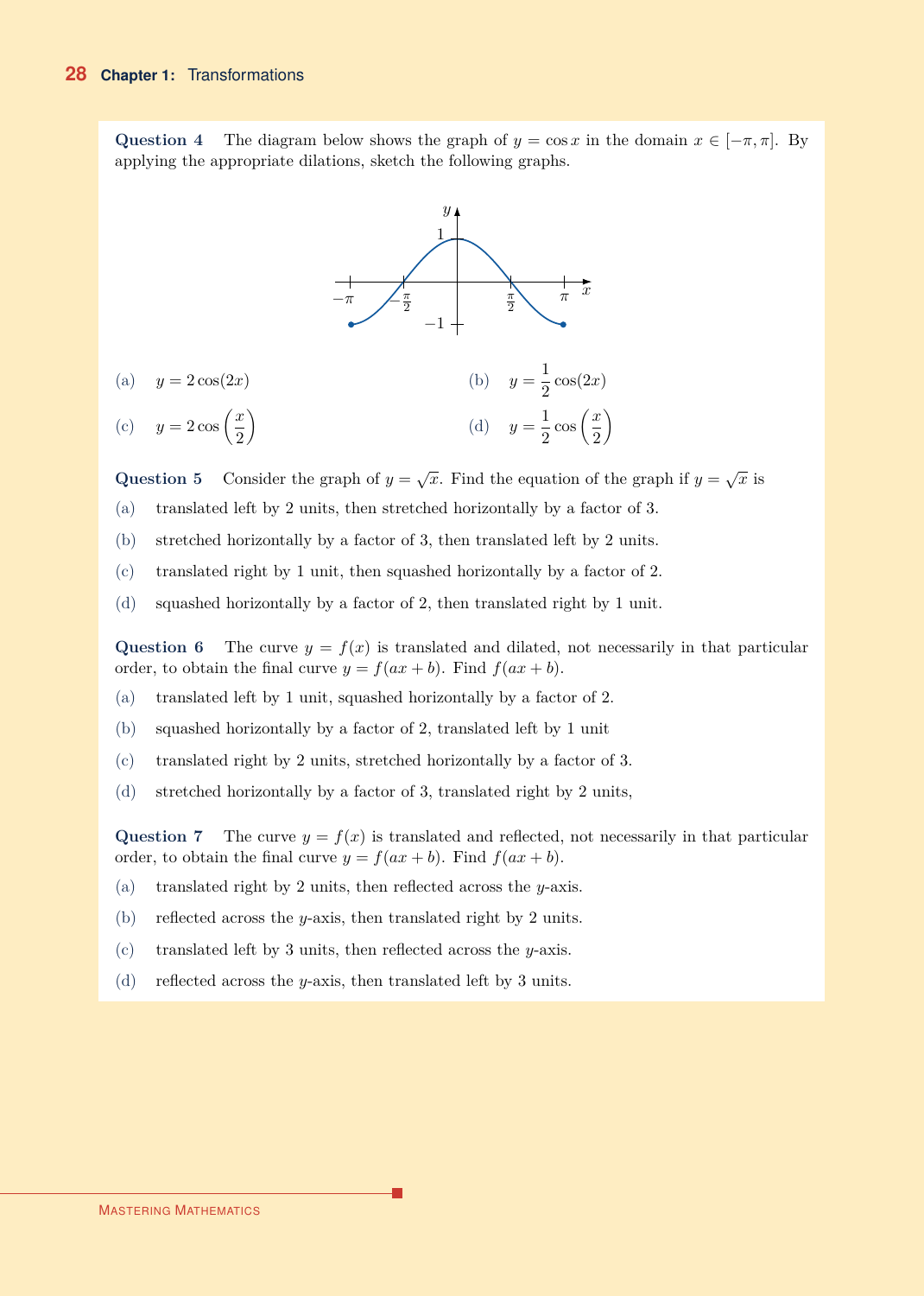**Question 8** Describe a suitable sequence of transformations that can turn  $f(x)$  into  $g(x)$  below.

(a) 
$$
f(x) = \sin(x), g(x) = \sin\left(2x + \frac{\pi}{3}\right)
$$
 (b)  $f(x) = \ln(x), g(x) = \ln(3x - 6)$ 

(c) 
$$
f(x) = \sqrt{x}
$$
,  $g(x) = \sqrt{3-x}$    
 (d)  $f(x) = \tan(x)$ ,  $g(x) = \tan(\frac{\pi}{4} - x)$ 

**Question 9** Describe a suitable sequence of transformations that can turn  $f(x)$  into  $g(x)$  below.

(a) 
$$
f(x) = \cos(x), g(x) = \cos\left(\frac{\pi}{3} - 2x\right)
$$
 (b)  $f(x) = \ln(x), g(x) = \ln\left(2 - \frac{x}{3}\right)$ 

Question 10 Let  $f(x) = \frac{x-1}{x+1}$ 

(a) Find any intercepts with the coordinate axes.

- (b) State the equation of the vertical and horizontal asymptote.
- (c) Describe the behaviour of the curve as  $x \to \pm \infty$ .
- (d) Determine whether the function is even, odd, or neither.
- (e) Hence, sketch the graph of  $y = f(x)$ .

Question 11 Let 
$$
f(x) = \frac{x^2}{x^2 + 9}
$$
.

(a) Find any intercepts with the coordinate axes.

- (b) Find the equation of any horizontal or vertical asymptotes.
- (c) Describe the behaviour of the curve as  $x \to \pm \infty$ .
- (d) State where the curve is above and below the *x*-axis.
- (e) Determine whether the function is even, odd, or neither.
- (f) Hence, sketch the graph of  $y = f(x)$ .

Question 12 Let 
$$
f(x) = \frac{x^2 + 1}{x^2 - 4}
$$
.

(a) Find any intercepts with the coordinate axes.

(b) Find the equation of any horizontal or vertical asymptotes.

- (c) Describe the behaviour of the curve as  $x \to \pm \infty$ .
- (d) Determine whether the function is even, odd, or neither.
- (e) Hence, sketch the graph of  $y = f(x)$ .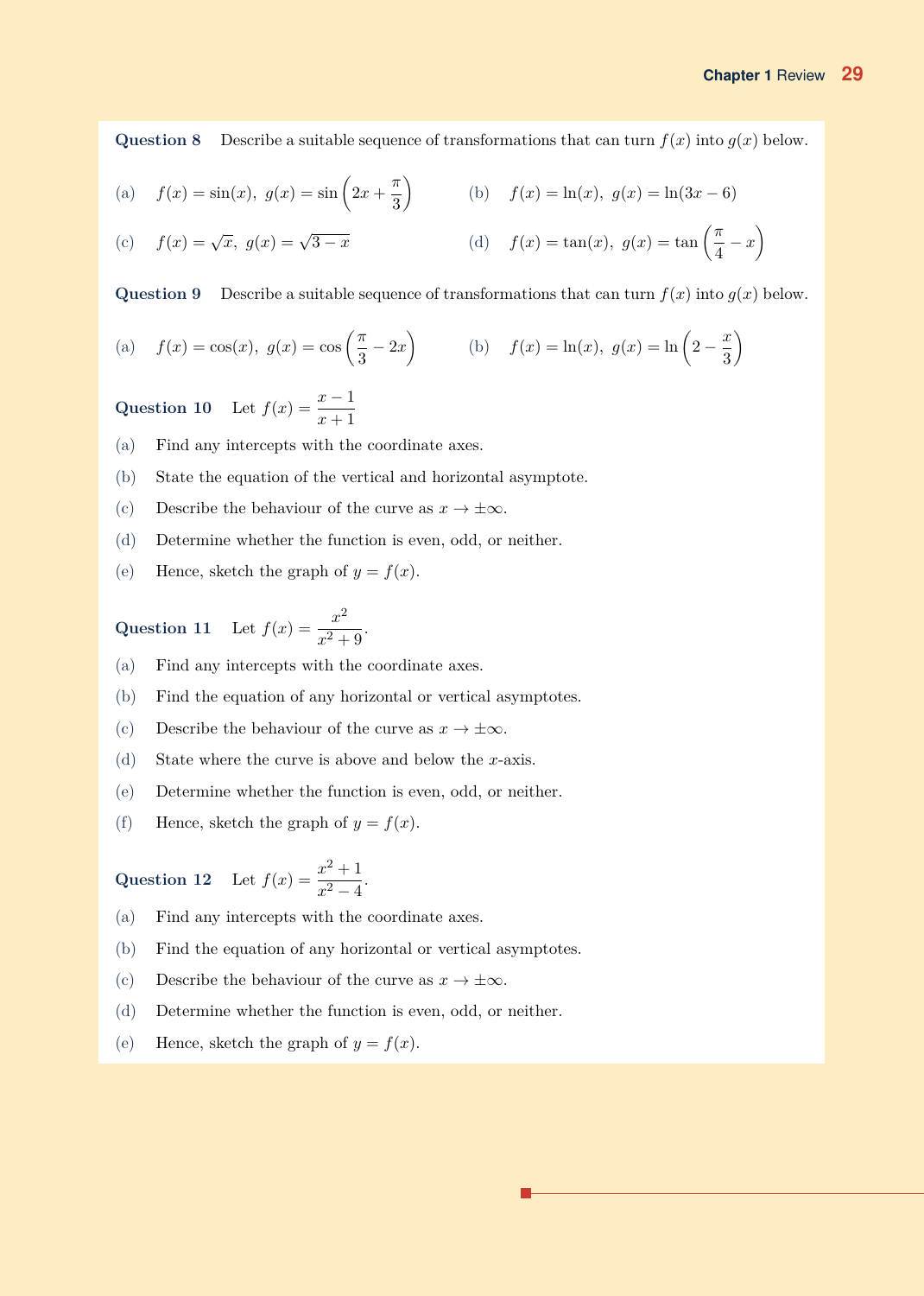**Question 13** Sketch the following, labelling all important features.

(a) 
$$
y = \frac{\sqrt{x} + 1}{\sqrt{x} - 1}
$$
 (b)  $y = \frac{e^x - 2}{e^x + 2}$ 

**Question 14** The diagram below shows the graph of a function  $y = f(x)$ . Find the value(s) of *k* such that  $f(x) = k$  has



(a) one solution. (b) two solutions.

(c) three solutions. (d) four solutions.

**Question 15** Solve the following quadratic inequalities.

(a)  $(x+3)(x-2) \ge 0$  (b)  $(2-3x)(x+4) > 0$  (c)  $x^2 + 9x + 20 \le 0$ (d)  $6 + x - x^2 \ge 0$  (e)  $4x^2 + 12x - 7 > 0$  (f)  $2 + 3x - 9x^2 > 0$ 

**Question 16** Solve the following quadratic inequalities.

(a)  $x^2 + 4x + 5 > 0$  (b)  $x^2 + 6x + 10 < 0$  (c)  $4x^2 + 4x + 1 \le 0$ 

Question 17 By drawing an appropriate graph, solve the inequality  $-5 \le x^2 - 6x \le 7$ .

Question 18 The diagram below shows a sketch of  $y = x^2 + 2x$  and  $y = 4 - x$ .



(a) Find where the two graphs intersect. (b) Hence, solve  $x^2 + 2x > 4 - x$ .

г

MASTERING MATHEMATICS